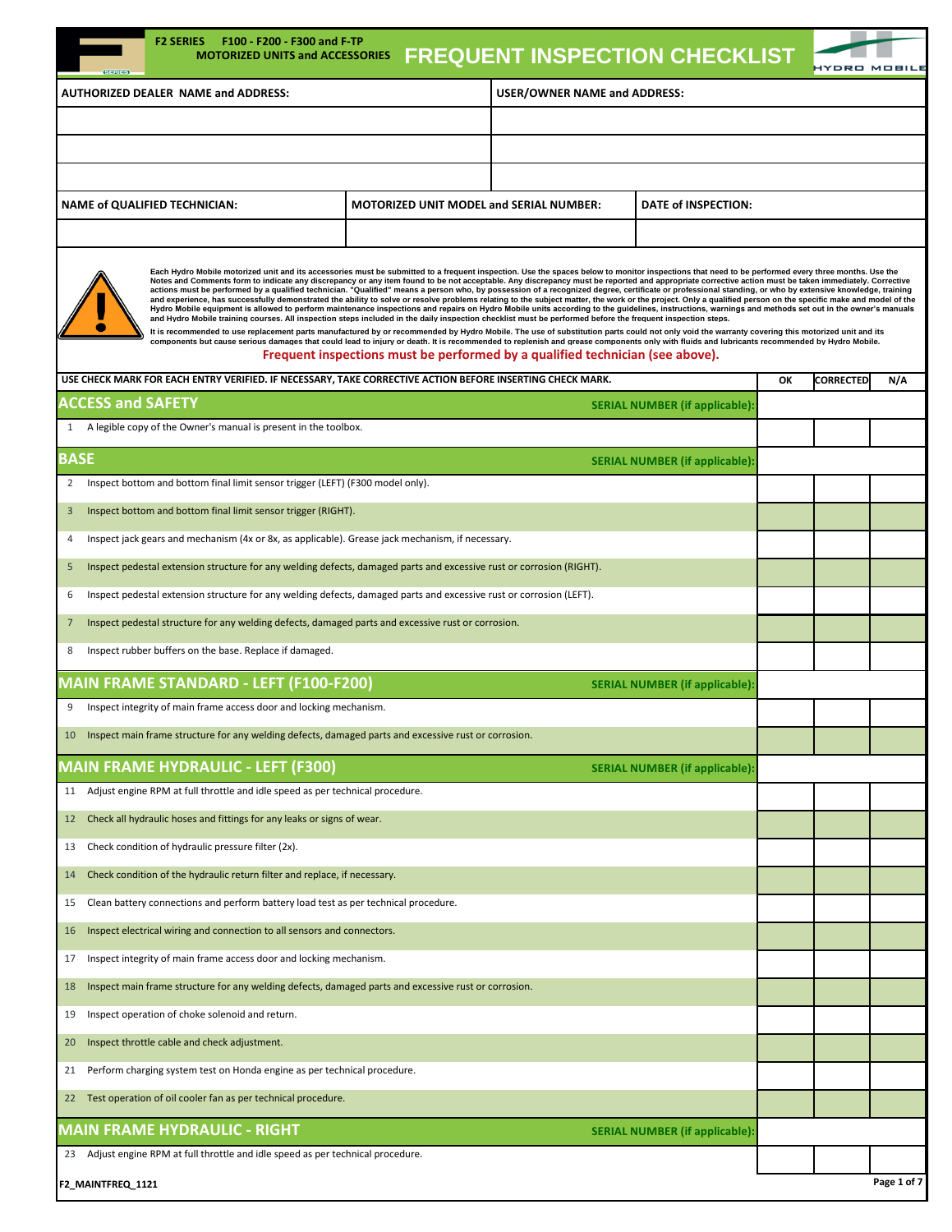| <b>F2 SERIES</b><br>F100 - F200 - F300 and F-TP<br><b>MOTORIZED UNITS and ACCESSORIES</b><br><b>GERIES</b>                      | <b>FREQUENT INSPECTION CHECKLIST</b>                                                                                                                    |                                       |    |                  |             |
|---------------------------------------------------------------------------------------------------------------------------------|---------------------------------------------------------------------------------------------------------------------------------------------------------|---------------------------------------|----|------------------|-------------|
| <b>NAME of QUALIFIED TECHNICIAN:</b>                                                                                            | <b>MOTORIZED UNIT MODEL and SERIAL NUMBER:</b>                                                                                                          | DATE of INSPECTION:                   |    |                  |             |
|                                                                                                                                 |                                                                                                                                                         |                                       |    |                  |             |
| USE CHECK MARK FOR EACH ENTRY VERIFIED. IF NECESSARY, TAKE CORRECTIVE ACTION BEFORE INSERTING CHECK MARK.                       |                                                                                                                                                         |                                       | ОК | <b>CORRECTED</b> | N/A         |
| <b>MAIN FRAME HYDRAULIC - RIGHT</b>                                                                                             |                                                                                                                                                         | <b>SERIAL NUMBER (if applicable):</b> |    |                  |             |
| Check all hydraulic hoses and fittings for any leaks or signs of wear.<br>24                                                    |                                                                                                                                                         |                                       |    |                  |             |
| Check condition of hydraulic pressure filter (2x).<br>25                                                                        |                                                                                                                                                         |                                       |    |                  |             |
| Check condition of the hydraulic return filter and replace, if necessary.<br>26                                                 |                                                                                                                                                         |                                       |    |                  |             |
| Clean battery connections and perform battery load test as per technical procedure.<br>27                                       |                                                                                                                                                         |                                       |    |                  |             |
| Inspect electrical wiring and connection to all sensors and connectors.<br>28                                                   |                                                                                                                                                         |                                       |    |                  |             |
| Inspect integrity of main frame access door and locking mechanism.<br>29                                                        |                                                                                                                                                         |                                       |    |                  |             |
| Inspect main frame structure for any welding defects, damaged parts and excessive rust or corrosion.<br>30                      |                                                                                                                                                         |                                       |    |                  |             |
| Inspect operation of choke solenoid and return.<br>31                                                                           |                                                                                                                                                         |                                       |    |                  |             |
| Inspect throttle cable and check adjustment.<br>32                                                                              |                                                                                                                                                         |                                       |    |                  |             |
| Perform charging system test on Honda engine as per technical procedure.<br>33                                                  |                                                                                                                                                         |                                       |    |                  |             |
| Test operation of oil cooler fan as per technical procedure.<br>34                                                              |                                                                                                                                                         |                                       |    |                  |             |
| <b>GAS ENGINE / MOTOR - LEFT (F300)</b>                                                                                         |                                                                                                                                                         | <b>SERIAL NUMBER (if applicable):</b> |    |                  |             |
| Perform recommended maintenance on Honda engine as per instructions in Honda owner's manual.<br>35                              |                                                                                                                                                         |                                       |    |                  |             |
| <b>GAS ENGINE / MOTOR - RIGHT</b>                                                                                               |                                                                                                                                                         | <b>SERIAL NUMBER (if applicable):</b> |    |                  |             |
| Perform recommended maintenance on Honda engine as per instructions in Honda owner's manual.<br>36                              |                                                                                                                                                         |                                       |    |                  |             |
| POWER TRAIN - LEFT (F200 - F300)                                                                                                |                                                                                                                                                         | <b>SERIAL NUMBER (if applicable):</b> |    |                  |             |
| Check all gears for alignment and excessive wear as per technical procedure.<br>37                                              |                                                                                                                                                         |                                       |    |                  |             |
| Check all hydraulic hoses and fittings for any leaks or signs of wear.<br>38                                                    |                                                                                                                                                         |                                       |    |                  |             |
| Check bearings, shafts and retaining rings.<br>39                                                                               |                                                                                                                                                         |                                       |    |                  |             |
| Check for signs of tampering of safety seal on overspeed safety device case and on drum. Note seal numbers:<br>40               |                                                                                                                                                         |                                       |    |                  |             |
| Check idlers and bearings.<br>41                                                                                                |                                                                                                                                                         |                                       |    |                  |             |
| 42                                                                                                                              | Check planetary reducer brake oil level as per technical procedure. Replenish, if necessary, with oil recommended by Hydro Mobile. If over 1000 h since |                                       |    |                  |             |
| last oil change, replace oil with oil recommended by Hydro Mobile.<br>Check planetary reducer for any leaks and damages.<br>43  |                                                                                                                                                         |                                       |    |                  |             |
| 44                                                                                                                              | Check planetary reducer oil level as per technical procedure. Replenish, if necessary, with oil recommended by Hydro Mobile. If over 1000 h since last  |                                       |    |                  |             |
| oil change, replace oil with oil recommended by Hydro Mobile.<br>Check safety bolt adjustment as per technical procedure.<br>45 |                                                                                                                                                         |                                       |    |                  |             |
| Clean open gear grease from gears.                                                                                              |                                                                                                                                                         |                                       |    |                  |             |
| 46                                                                                                                              |                                                                                                                                                         |                                       |    |                  |             |
| Clean open gear grease from overspeed safety device.<br>47                                                                      |                                                                                                                                                         |                                       |    |                  |             |
| Grease the higher pivot of the shock absorber using Prolab GS1000.<br>48                                                        |                                                                                                                                                         |                                       |    |                  |             |
| Grease the lower pivot of the shock absorber using Prolab GS1000.<br>49                                                         |                                                                                                                                                         |                                       |    |                  |             |
| Grease the pivot point on the rearm lever of the overspeed safety device using Prolab GS1000.<br>50                             |                                                                                                                                                         |                                       |    |                  |             |
| Grease the trigger pivot of the overspeed safety device using Prolab GS1000.<br>51                                              |                                                                                                                                                         |                                       |    |                  |             |
| Inspect all rollers for alignment and excessive wear.<br>52                                                                     |                                                                                                                                                         |                                       |    |                  |             |
| Inspect overspeed safety device for any damaged part.<br>53                                                                     |                                                                                                                                                         |                                       |    |                  |             |
| Inspect power train structure for any welding defects, damaged parts and excessive rust or corrosion.<br>54                     |                                                                                                                                                         |                                       |    |                  |             |
|                                                                                                                                 |                                                                                                                                                         |                                       |    |                  |             |
| F2_MAINTFREQ_1121                                                                                                               |                                                                                                                                                         |                                       |    |                  | Page 2 of 7 |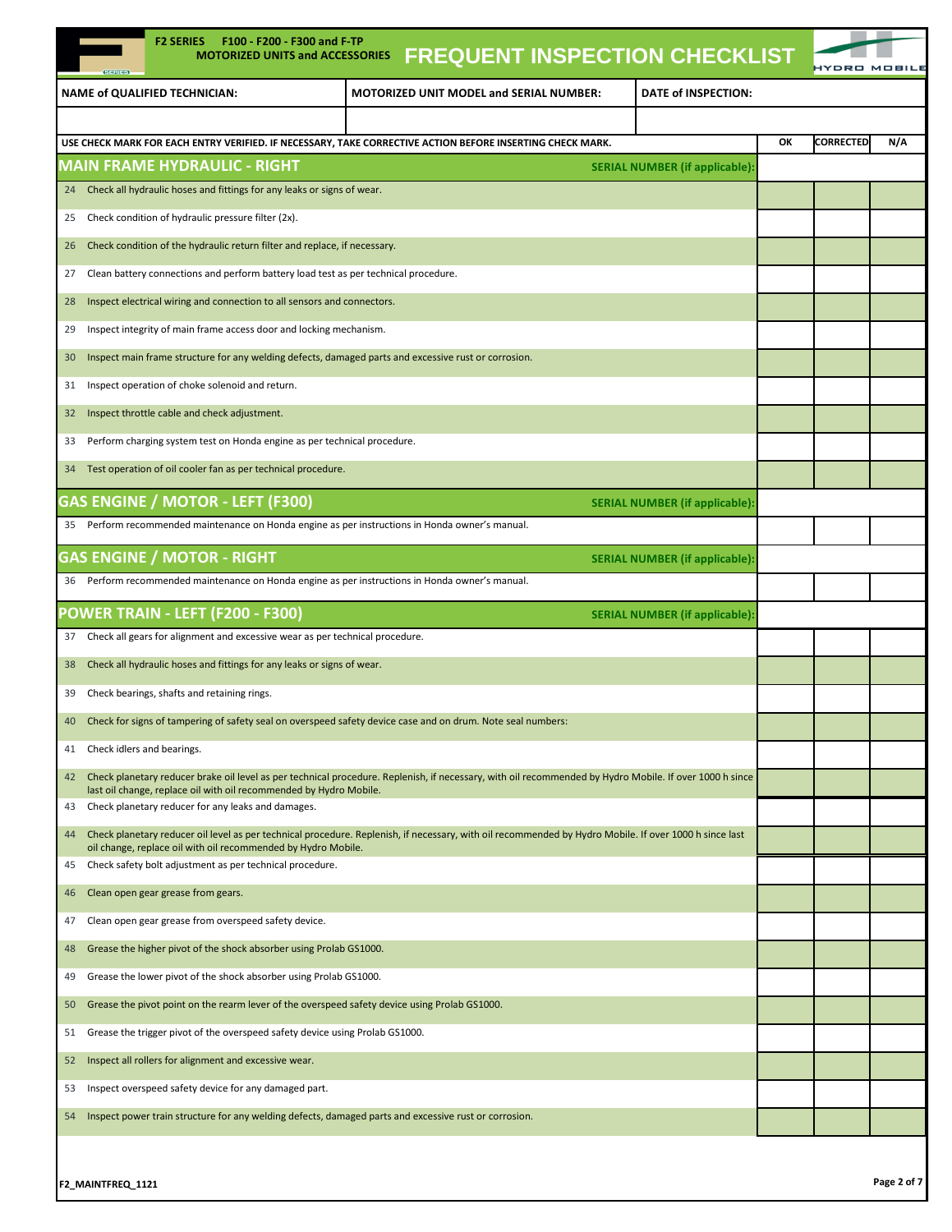| <b>F2 SERIES</b><br>F100 - F200 - F300 and F-TP<br><b>MOTORIZED UNITS and ACCESSORIES</b>                                                                     |                                                | <b>FREQUENT INSPECTION CHECKLIST</b>  |    |                  |             |
|---------------------------------------------------------------------------------------------------------------------------------------------------------------|------------------------------------------------|---------------------------------------|----|------------------|-------------|
|                                                                                                                                                               |                                                |                                       |    | HYDRO MOBIL      |             |
| <b>NAME of QUALIFIED TECHNICIAN:</b>                                                                                                                          | <b>MOTORIZED UNIT MODEL and SERIAL NUMBER:</b> | DATE of INSPECTION:                   |    |                  |             |
| USE CHECK MARK FOR EACH ENTRY VERIFIED. IF NECESSARY, TAKE CORRECTIVE ACTION BEFORE INSERTING CHECK MARK.                                                     |                                                |                                       | OK | <b>CORRECTED</b> | N/A         |
| <b>POWER TRAIN - RIGHT</b>                                                                                                                                    |                                                | <b>SERIAL NUMBER (if applicable):</b> |    |                  |             |
| 55 Check all gears for alignment and excessive wear as per technical procedure.                                                                               |                                                |                                       |    |                  |             |
| Check all hydraulic hoses and fittings for any leaks or signs of wear.<br>56                                                                                  |                                                |                                       |    |                  |             |
| Check bearings, shafts and retaining rings.<br>57                                                                                                             |                                                |                                       |    |                  |             |
| Check for signs of tampering of safety seal on overspeed safety device case and on drum. Note seal numbers:<br>58                                             |                                                |                                       |    |                  |             |
| Check idlers and bearings.<br>59                                                                                                                              |                                                |                                       |    |                  |             |
| Check planetary reducer brake oil level as per technical procedure. Replenish, if necessary, with oil recommended by Hydro Mobile. If over 1000 h since<br>60 |                                                |                                       |    |                  |             |
| last oil change, replace oil with oil recommended by Hydro Mobile.<br>Check planetary reducer for any leaks and damages.<br>61                                |                                                |                                       |    |                  |             |
| Check planetary reducer oil level as per technical procedure. Replenish, if necessary, with oil recommended by Hydro Mobile. If over 1000 h since last<br>62  |                                                |                                       |    |                  |             |
| oil change, replace oil with oil recommended by Hydro Mobile.<br>Check safety bolt adjustment as per technical procedure.<br>63                               |                                                |                                       |    |                  |             |
| Clean open gear grease from gears.<br>64                                                                                                                      |                                                |                                       |    |                  |             |
| Clean open gear grease from overspeed safety device.<br>65                                                                                                    |                                                |                                       |    |                  |             |
| Grease the higher pivot of the shock absorber using Prolab GS1000.<br>66                                                                                      |                                                |                                       |    |                  |             |
| Grease the lower pivot of the shock absorber using Prolab GS1000.<br>67                                                                                       |                                                |                                       |    |                  |             |
| Grease the pivot point on the rearm lever of the overspeed safety device using Prolab GS1000.<br>68                                                           |                                                |                                       |    |                  |             |
| Grease the trigger pivot of the overspeed safety device using Prolab GS1000.<br>69                                                                            |                                                |                                       |    |                  |             |
|                                                                                                                                                               |                                                |                                       |    |                  |             |
| Inspect all rollers for alignment and excessive wear.<br>70                                                                                                   |                                                |                                       |    |                  |             |
| Inspect overspeed safety device for any damaged part.<br>71                                                                                                   |                                                |                                       |    |                  |             |
| Inspect power train structure for any welding defects, damaged parts and excessive rust or corrosion.<br>72                                                   |                                                |                                       |    |                  |             |
| MAIN TROLLEY STANDARD (F100 - F200 ONLY)                                                                                                                      |                                                | <b>SERIAL NUMBER (if applicable):</b> |    |                  |             |
| 73 Check bearings, shafts and retaining rings.                                                                                                                |                                                |                                       |    |                  |             |
| Check hardware and connection points to main frame.<br>74                                                                                                     |                                                |                                       |    |                  |             |
| Check skate rollers and make sure they pivot on the shaft.<br>75                                                                                              |                                                |                                       |    |                  |             |
| Inspect all rollers for alignment and excessive wear.<br>76                                                                                                   |                                                |                                       |    |                  |             |
| Inspect main trolley structure for any welding defects, damaged parts and excessive rust or corrosion.<br>77                                                  |                                                |                                       |    |                  |             |
| <b>MAIN TROLLEY HYDRAULIC - LEFT (F300)</b>                                                                                                                   |                                                | <b>SERIAL NUMBER (if applicable):</b> |    |                  |             |
| Check all hydraulic hoses and fittings for any leaks or signs of wear.<br>78                                                                                  |                                                |                                       |    |                  |             |
| Check bearings, shafts and retaining rings.<br>79                                                                                                             |                                                |                                       |    |                  |             |
| Check electrical connection to the control panel.<br>80                                                                                                       |                                                |                                       |    |                  |             |
| Check hardware and connection points to main frame.<br>81                                                                                                     |                                                |                                       |    |                  |             |
| Check hydraulic oil level. Replenish, if necessary, with hydraulic oil recommended by Hydro Mobile.<br>82                                                     |                                                |                                       |    |                  |             |
| Check power box connection and cable.<br>83                                                                                                                   |                                                |                                       |    |                  |             |
| Check skate rollers and make sure they pivot on the shaft.<br>84                                                                                              |                                                |                                       |    |                  |             |
| Inspect all rollers for alignment and excessive wear.<br>85                                                                                                   |                                                |                                       |    |                  |             |
| Inspect electrical wiring and connection to all sensors and connectors.<br>86                                                                                 |                                                |                                       |    |                  |             |
| Inspect main trolley structure for any welding defects, damaged parts and excessive rust or corrosion.<br>87                                                  |                                                |                                       |    |                  |             |
| F2_MAINTFREQ_1121                                                                                                                                             |                                                |                                       |    |                  | Page 3 of 7 |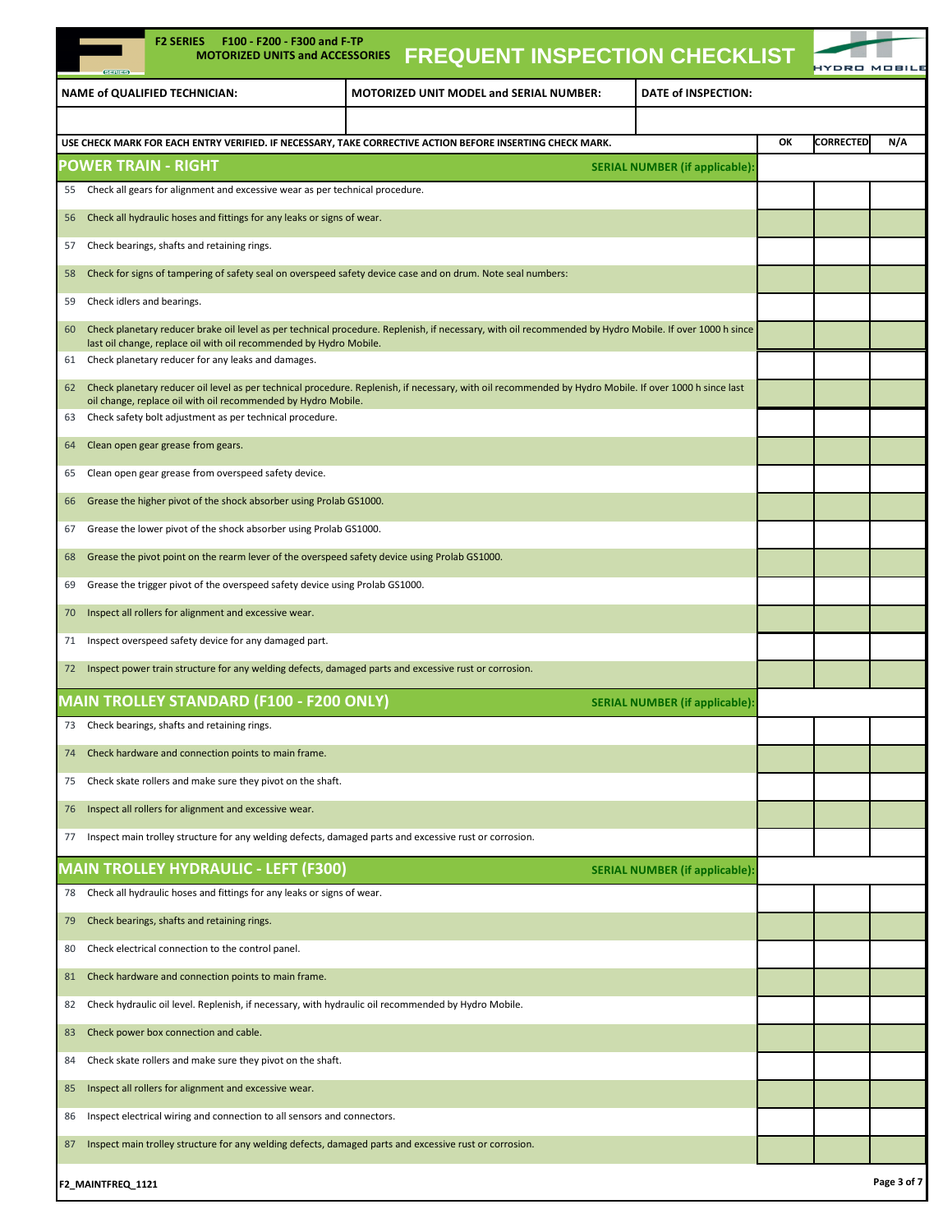| <b>F2 SERIES</b><br>F100 - F200 - F300 and F-TP<br><b>MOTORIZED UNITS and ACCESSORIES</b><br><b>GERTES</b>                                            | <b>FREQUENT INSPECTION CHECKLIST</b>                                                                                                      |                                       |                        |             |  |
|-------------------------------------------------------------------------------------------------------------------------------------------------------|-------------------------------------------------------------------------------------------------------------------------------------------|---------------------------------------|------------------------|-------------|--|
| NAME of QUALIFIED TECHNICIAN:                                                                                                                         | MOTORIZED UNIT MODEL and SERIAL NUMBER:                                                                                                   | DATE of INSPECTION:                   |                        |             |  |
|                                                                                                                                                       |                                                                                                                                           |                                       |                        |             |  |
| USE CHECK MARK FOR EACH ENTRY VERIFIED. IF NECESSARY, TAKE CORRECTIVE ACTION BEFORE INSERTING CHECK MARK.                                             |                                                                                                                                           |                                       | <b>CORRECTED</b><br>ОК | N/A         |  |
| <b>MAIN TROLLEY HYDRAULIC - LEFT (F300)</b>                                                                                                           |                                                                                                                                           | <b>SERIAL NUMBER (if applicable):</b> |                        |             |  |
| Test setting of hydraulic pressure relief valve at 1st speed as per technical procedure.<br>88                                                        |                                                                                                                                           |                                       |                        |             |  |
| Test setting of hydraulic pressure relief valve at 2nd speed as per technical procedure.<br>89                                                        |                                                                                                                                           |                                       |                        |             |  |
| Verify overspeed safety device to make sure drop test valve is closed and padlock is in position.<br>90                                               |                                                                                                                                           |                                       |                        |             |  |
| <b>MAIN TROLLEY HYDRAULIC - RIGHT</b>                                                                                                                 |                                                                                                                                           | <b>SERIAL NUMBER (if applicable):</b> |                        |             |  |
| Check all hydraulic hoses and fittings for any leaks or signs of wear.<br>91                                                                          |                                                                                                                                           |                                       |                        |             |  |
| Check bearings, shafts and retaining rings.<br>92                                                                                                     |                                                                                                                                           |                                       |                        |             |  |
| Check electrical connection to the control panel.<br>93                                                                                               |                                                                                                                                           |                                       |                        |             |  |
| Check hardware and connection points to main frame.<br>94                                                                                             |                                                                                                                                           |                                       |                        |             |  |
| Check hydraulic oil level. Replenish, if necessary, with hydraulic oil recommended by Hydro Mobile.<br>95                                             |                                                                                                                                           |                                       |                        |             |  |
| Check power box connection and cable.<br>96                                                                                                           |                                                                                                                                           |                                       |                        |             |  |
| Check skate rollers and make sure they pivot on the shaft.<br>97                                                                                      |                                                                                                                                           |                                       |                        |             |  |
| Inspect all rollers for alignment and excessive wear.<br>98                                                                                           |                                                                                                                                           |                                       |                        |             |  |
| Inspect electrical wiring and connection to all sensors and connectors.<br>99                                                                         |                                                                                                                                           |                                       |                        |             |  |
| Inspect main trolley structure for any welding defects, damaged parts and excessive rust or corrosion.<br>100                                         |                                                                                                                                           |                                       |                        |             |  |
| Test setting of hydraulic pressure relief valve at 1st speed as per technical procedure.<br>101                                                       |                                                                                                                                           |                                       |                        |             |  |
| Test setting of hydraulic pressure relief valve at 2nd speed as per technical procedure.<br>102                                                       |                                                                                                                                           |                                       |                        |             |  |
| Verify overspeed safety device to make sure drop test valve is closed and padlock is in position.<br>103                                              |                                                                                                                                           |                                       |                        |             |  |
| <b>CONTROL PANEL - LEFT (F300)</b>                                                                                                                    |                                                                                                                                           | <b>SERIAL NUMBER (if applicable):</b> |                        |             |  |
| 104 Check control panel switches and warning lights or display screen.                                                                                |                                                                                                                                           |                                       |                        |             |  |
| 105 Check electrical connections inside the control panel.                                                                                            |                                                                                                                                           |                                       |                        |             |  |
| 106 Inspect electrical cord and connection port.                                                                                                      |                                                                                                                                           |                                       |                        |             |  |
| <b>CONTROL PANEL - RIGHT</b>                                                                                                                          |                                                                                                                                           | <b>SERIAL NUMBER (if applicable):</b> |                        |             |  |
| 107 Check control panel switches and warning lights or display screen.                                                                                |                                                                                                                                           |                                       |                        |             |  |
| Check electrical connections inside the control panel.<br>108                                                                                         |                                                                                                                                           |                                       |                        |             |  |
| Inspect electrical cord and connection port.<br>109                                                                                                   |                                                                                                                                           |                                       |                        |             |  |
| <b>TROLLEY LINK</b>                                                                                                                                   |                                                                                                                                           | <b>SERIAL NUMBER (if applicable)</b>  |                        |             |  |
| 110 Check all hydraulic hoses and fittings (F200 and F300 models only) for any leaks and signs of wear.                                               |                                                                                                                                           |                                       |                        |             |  |
| Ensure that trolley link fastening pins are in place and secured (4x).<br>111                                                                         |                                                                                                                                           |                                       |                        |             |  |
| 112 Inspect trolley link structure for any welding defects, damaged parts and excessive rust or corrosion.                                            |                                                                                                                                           |                                       |                        |             |  |
| <b>LINK BRIDGE - LEFT</b>                                                                                                                             |                                                                                                                                           | <b>SERIAL NUMBER (if applicable):</b> |                        |             |  |
|                                                                                                                                                       | 113 Check all guardrails, guardrail attachment brackets and doors for any welding defects, damaged parts and excessive rust or corrosion. |                                       |                        |             |  |
| Inspect link bridge decking integrity.<br>114                                                                                                         |                                                                                                                                           |                                       |                        |             |  |
| Inspect link bridge structure for any welding defects, damaged parts and excessive rust or corrosion.<br>115                                          |                                                                                                                                           |                                       |                        |             |  |
| 116 On unit with rectangular link bridges, inspect 27" (69 cm) guardrails (2x) for any welding defects, damaged parts or excessive rust or corrosion. |                                                                                                                                           |                                       |                        |             |  |
|                                                                                                                                                       |                                                                                                                                           |                                       |                        |             |  |
| F2_MAINTFREQ_1121                                                                                                                                     |                                                                                                                                           |                                       |                        | Page 4 of 7 |  |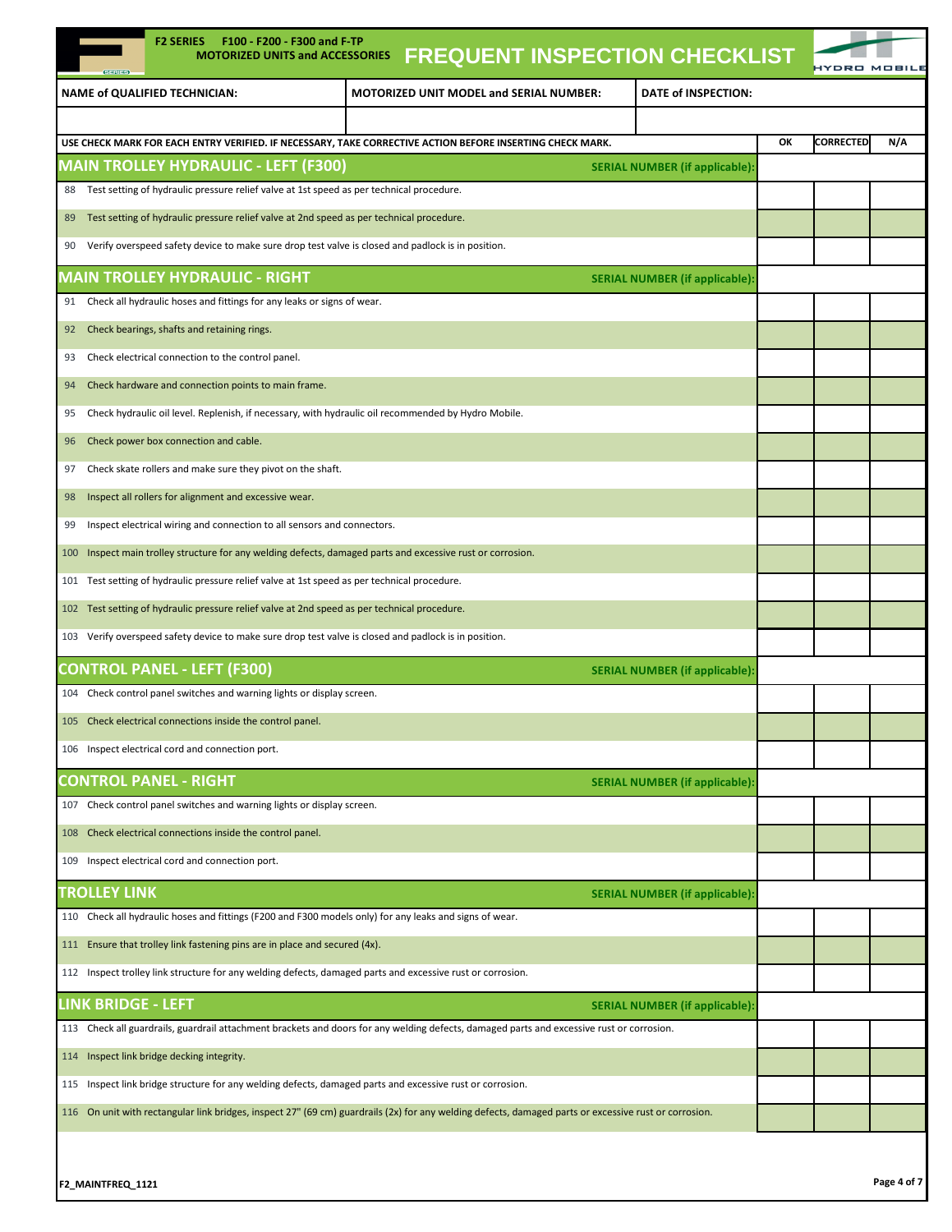| <b>F2 SERIES</b><br>F100 - F200 - F300 and F-TP<br><b>MOTORIZED UNITS and ACCESSORIES</b><br><b>GREETES</b>               | <b>FREQUENT INSPECTION CHECKLIST</b>                                                                                                                     |                                       | IYDRO MO               |             |
|---------------------------------------------------------------------------------------------------------------------------|----------------------------------------------------------------------------------------------------------------------------------------------------------|---------------------------------------|------------------------|-------------|
| <b>NAME of QUALIFIED TECHNICIAN:</b>                                                                                      | <b>MOTORIZED UNIT MODEL and SERIAL NUMBER:</b>                                                                                                           | DATE of INSPECTION:                   |                        |             |
|                                                                                                                           |                                                                                                                                                          |                                       |                        |             |
| USE CHECK MARK FOR EACH ENTRY VERIFIED. IF NECESSARY, TAKE CORRECTIVE ACTION BEFORE INSERTING CHECK MARK.                 |                                                                                                                                                          |                                       | ОΚ<br><b>CORRECTED</b> | N/A         |
| LINK BRIDGE - RIGHT                                                                                                       |                                                                                                                                                          | <b>SERIAL NUMBER (if applicable):</b> |                        |             |
|                                                                                                                           | 117 Check all guardrails, guardrail attachment brackets and doors for any welding defects, damaged parts and excessive rust or corrosion.                |                                       |                        |             |
| Inspect link bridge decking integrity.<br>118                                                                             |                                                                                                                                                          |                                       |                        |             |
| Inspect link bridge structure for any welding defects, damaged parts and excessive rust or corrosion.<br>119              |                                                                                                                                                          |                                       |                        |             |
| 120                                                                                                                       | On unit with rectangular link bridges, inspect 27" (69 cm) guardrails (2x) for any welding defects, damaged parts or excessive rust or corrosion.        |                                       |                        |             |
| MOTORIZED UNIT USED IN A TRANSPORT PLATFORM APPLICATION                                                                   |                                                                                                                                                          | <b>SERIAL NUMBER (if applicable):</b> |                        |             |
| 121 Check guardrails and fillers for any welding defects, damaged parts and excessive rust or corrosion.                  |                                                                                                                                                          |                                       |                        |             |
| Check landing ramps (2x) for any welding defects, damaged parts and excessive rust or corrosion.<br>122                   |                                                                                                                                                          |                                       |                        |             |
| GENERAL                                                                                                                   |                                                                                                                                                          | <b>SERIAL NUMBER (if applicable):</b> |                        |             |
| sticker.                                                                                                                  | 123 Check all stickers and make sure they are in place and legible. Replace or update stickers as required. Update the appropriate inspection validation |                                       |                        |             |
| Check condition of mast guard panels.<br>124                                                                              |                                                                                                                                                          |                                       |                        |             |
| Check outriggers, outrigger lock bolts and plank stop pins for damages.<br>125                                            |                                                                                                                                                          |                                       |                        |             |
| Inspect 60" (1,5 m) guardrail (1x) for any welding defects, damaged parts or excessive rust or corrosion.<br>126          |                                                                                                                                                          |                                       |                        |             |
| Inspect access stairs, ramps and extension for any welding defects, damaged parts and excessive rust or corrosion.<br>127 |                                                                                                                                                          |                                       |                        |             |
| Inspect door guardrail for any welding defects, damaged parts and excessive rust or corrosion.<br>128                     |                                                                                                                                                          |                                       |                        |             |
| Inspect plank-end guardrails for any welding defects, damaged parts or excessive rust or corrosion.<br>129                |                                                                                                                                                          |                                       |                        |             |
| WHEN MOTORIZED UNIT IS IN USE                                                                                             |                                                                                                                                                          | <b>SERIAL NUMBER (if applicable):</b> |                        |             |
| Check integrity of wall tie brackets and anchor fasteners.<br>130                                                         |                                                                                                                                                          |                                       |                        |             |
| Inspect guardrails for any welding defects, damaged parts and excessive rust or corrosion.<br>131                         |                                                                                                                                                          |                                       |                        |             |
| Inspect mast rack(s) for wear as per technical procedure.<br>132                                                          |                                                                                                                                                          |                                       |                        |             |
| 133 Inspect mast sections for any welding defects, damaged parts and excessive rust or corrosion. Note serial numbers     |                                                                                                                                                          |                                       |                        |             |
| Inspect mast tie components for any welding defects, damaged parts and excessive rust or corrosion.<br>134                |                                                                                                                                                          |                                       |                        |             |
| Perform all steps included in the daily/weekly inspection checklist.<br>135                                               |                                                                                                                                                          |                                       |                        |             |
| Perform all steps included in the frequent inspection checklist for each accessory used on the setup.<br>136              |                                                                                                                                                          |                                       |                        |             |
| Perform all steps included in the frequent inspection checklist for a bridge.<br>137                                      |                                                                                                                                                          |                                       |                        |             |
| <b>ESTS to RUN (as per technical procedures)</b>                                                                          |                                                                                                                                                          | <b>SERIAL NUMBER (if applicable):</b> |                        |             |
| Check operation of horn when unit is going down (LEFT) (F300 model only).<br>138                                          |                                                                                                                                                          |                                       |                        |             |
| Check operation of horn when unit is going down (RIGHT).<br>139                                                           |                                                                                                                                                          |                                       |                        |             |
| Check operation of strobe light (LEFT) (F300 model only).<br>140                                                          |                                                                                                                                                          |                                       |                        |             |
| Check operation of strobe light (RIGHT).<br>141                                                                           |                                                                                                                                                          |                                       |                        |             |
| Perform brake capacity test as per technical procedure.<br>142                                                            |                                                                                                                                                          |                                       |                        |             |
| Perform drop test and engagement of overspeed safety device; reset as per technical procedure.<br>143                     |                                                                                                                                                          |                                       |                        |             |
| Perform test of emergency descent system as per technical procedure.<br>144                                               |                                                                                                                                                          |                                       |                        |             |
| 145                                                                                                                       | Perform travel test with a load equivalent to 3300 lb (1497 kg) per side and validate operating pressure as per technical procedure.                     |                                       |                        |             |
| 146                                                                                                                       | Perform travel test with a load equivalent to 6000 lb (2722 kg) per side and validate operating pressure as per technical procedure.                     |                                       |                        |             |
| Perform travel test without any loads and validate operating pressure as per technical procedure.<br>147                  |                                                                                                                                                          |                                       |                        |             |
|                                                                                                                           |                                                                                                                                                          |                                       |                        |             |
| F2_MAINTFREQ_1121                                                                                                         |                                                                                                                                                          |                                       |                        | Page 5 of 7 |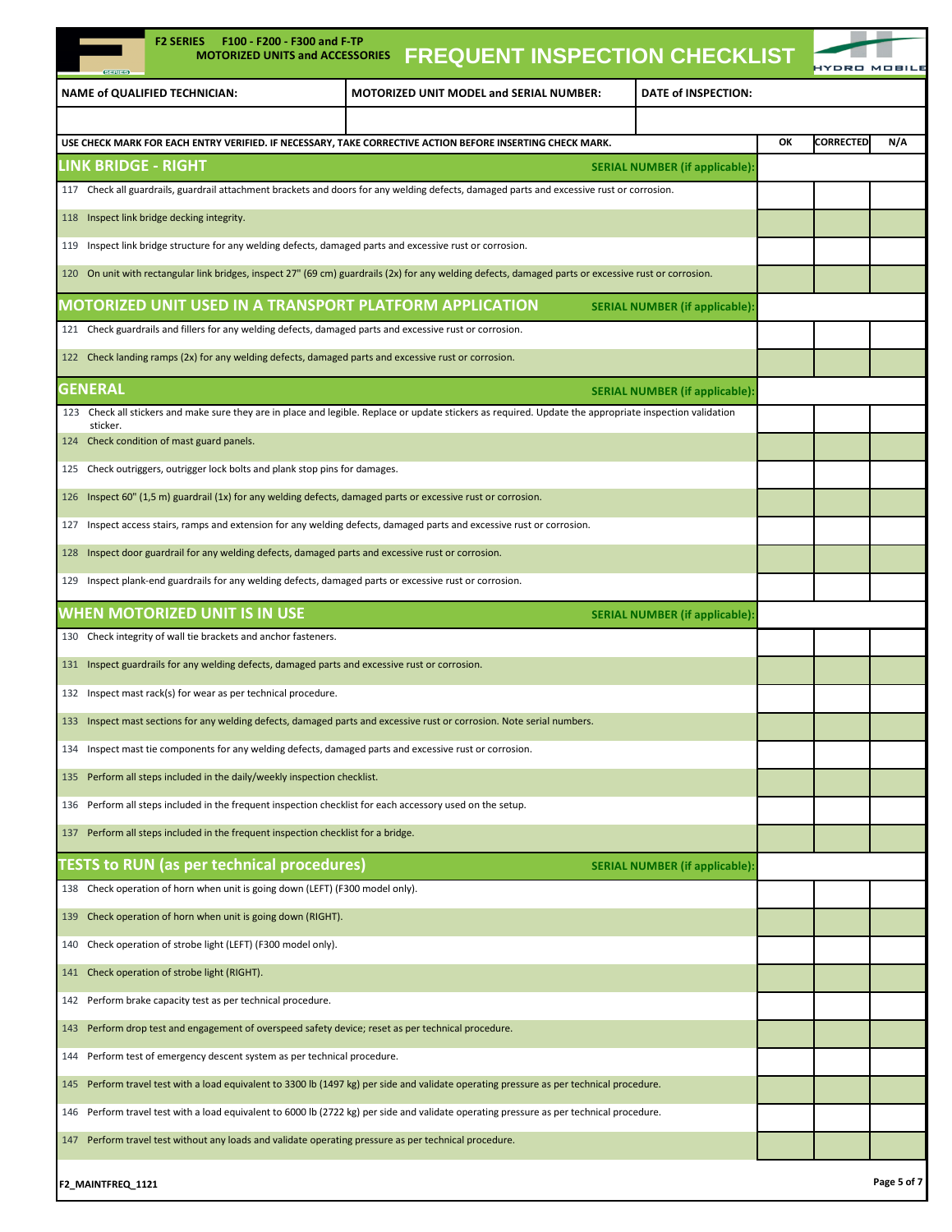| <b>F2 SERIES</b><br>F100 - F200 - F300 and F-TP<br><b>MOTORIZED UNITS and ACCESSORIES</b><br><b>GERIES</b> | <b>FREQUENT INSPECTION CHECKLIST</b>           |                                       |    |                  |             |
|------------------------------------------------------------------------------------------------------------|------------------------------------------------|---------------------------------------|----|------------------|-------------|
| <b>NAME of QUALIFIED TECHNICIAN:</b>                                                                       | <b>MOTORIZED UNIT MODEL and SERIAL NUMBER:</b> | DATE of INSPECTION:                   |    |                  |             |
|                                                                                                            |                                                |                                       |    |                  |             |
| USE CHECK MARK FOR EACH ENTRY VERIFIED. IF NECESSARY, TAKE CORRECTIVE ACTION BEFORE INSERTING CHECK MARK.  |                                                |                                       | ОК | <b>CORRECTED</b> | N/A         |
| <b>TESTS to RUN (as per technical procedures)</b>                                                          |                                                | <b>SERIAL NUMBER (if applicable):</b> |    |                  |             |
| 148 Test 10' (3 m) stop sensor (transport platform installations only) (LEFT).                             |                                                |                                       |    |                  |             |
| 149 Test 10' (3 m) stop sensor (transport platform installations only) (RIGHT).                            |                                                |                                       |    |                  |             |
| 150 Test bottom final limit sensor BFL (LEFT) (F300 model only).                                           |                                                |                                       |    |                  |             |
| 151 Test bottom final limit sensor BFL (RIGHT).                                                            |                                                |                                       |    |                  |             |
| 152 Test bottom limit sensor BL (LEFT) (F300 model only).                                                  |                                                |                                       |    |                  |             |
| 153 Test bottom limit sensor BL (RIGHT).                                                                   |                                                |                                       |    |                  |             |
| 154 Test door switch sensor (LEFT) (F300 model only, not available on all units).                          |                                                |                                       |    |                  |             |
| 155 Test door switch sensor (not available on all units) (RIGHT).                                          |                                                |                                       |    |                  |             |
| 156 Test DOWN 1st speed button (LEFT).                                                                     |                                                |                                       |    |                  |             |
| 157 Test DOWN 1st speed button (RIGHT).                                                                    |                                                |                                       |    |                  |             |
| 158 Test DOWN 2nd speed button (LEFT).                                                                     |                                                |                                       |    |                  |             |
| 159 Test DOWN 2nd speed button (RIGHT).                                                                    |                                                |                                       |    |                  |             |
| 160 Test emergency descent sensor (LEFT) (F300 model only).                                                |                                                |                                       |    |                  |             |
| 161 Test emergency descent sensor (RIGHT).                                                                 |                                                |                                       |    |                  |             |
| 162 Test emergency stop button (LEFT) (F300 model only).                                                   |                                                |                                       |    |                  |             |
| 163 Test emergency stop button (RIGHT).                                                                    |                                                |                                       |    |                  |             |
| 164 Test high temperature sensor (LEFT) (F300 model only).                                                 |                                                |                                       |    |                  |             |
| 165 Test high temperature sensor (RIGHT).                                                                  |                                                |                                       |    |                  |             |
| 166 Test inclinometer 1 +2.0 deg. sensor (LEFT) (F300 model only).                                         |                                                |                                       |    |                  |             |
| 167 Test inclinometer 1 +2.0 deg. sensor (RIGHT).                                                          |                                                |                                       |    |                  |             |
| 168 Test inclinometer 1 +5.0 deg. sensor (LEFT) (F300 model only).                                         |                                                |                                       |    |                  |             |
| 169 Test inclinometer 1 +5.0 deg. sensor (RIGHT).                                                          |                                                |                                       |    |                  |             |
| 170 Test inclinometer 1 -2.0 deg. sensor (LEFT) (F300 model only).                                         |                                                |                                       |    |                  |             |
| 171 Test inclinometer 1 - 2.0 deg. sensor (RIGHT).                                                         |                                                |                                       |    |                  |             |
| 172 Test inclinometer 1 -5.0 deg. sensor (LEFT) (F300 model only).                                         |                                                |                                       |    |                  |             |
| 173 Test inclinometer 1 -5.0 deg. sensor (RIGHT).                                                          |                                                |                                       |    |                  |             |
| 174 Test inclinometer 2 +2.0 deg. sensor (LEFT) (F300 model only).                                         |                                                |                                       |    |                  |             |
| 175 Test inclinometer 2 +2.0 deg. sensor (RIGHT).                                                          |                                                |                                       |    |                  |             |
| 176 Test inclinometer 2 +5.0 deg. sensor (LEFT) (F300 model only).                                         |                                                |                                       |    |                  |             |
| 177 Test inclinometer 2 +5.0 deg. sensor (RIGHT).                                                          |                                                |                                       |    |                  |             |
| 178 Test inclinometer 2 -2.0 deg. sensor (LEFT) (F300 model only).                                         |                                                |                                       |    |                  |             |
| 179 Test inclinometer 2 - 2.0 deg. sensor (RIGHT).                                                         |                                                |                                       |    |                  |             |
| 180 Test inclinometer 2 -5.0 deg. sensor (LEFT) (F300 model only).                                         |                                                |                                       |    |                  |             |
| 181 Test inclinometer 2 -5.0 deg. sensor (RIGHT).                                                          |                                                |                                       |    |                  |             |
| 182 Test link bridge door sensor (LEFT) (F300 model only).                                                 |                                                |                                       |    |                  |             |
| F2_MAINTFREQ_1121                                                                                          |                                                |                                       |    |                  | Page 6 of 7 |

| F2 MAINTFREQ 1121 |  |
|-------------------|--|
|-------------------|--|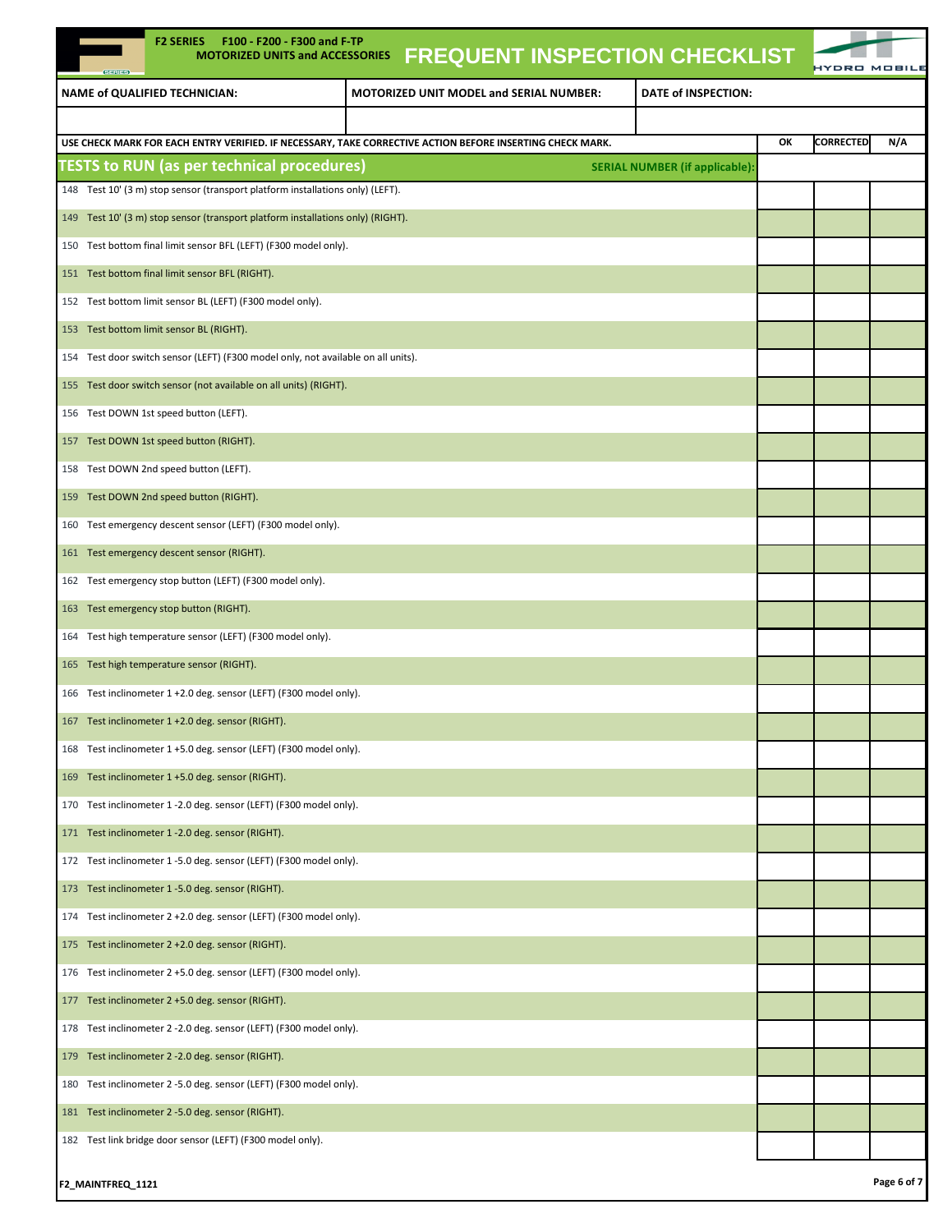| <b>F2 SERIES</b><br>F100 - F200 - F300 and F-TP<br><b>FREQUENT INSPECTION CHECKLIST</b><br><b>MOTORIZED UNITS and ACCESSORIES</b><br><b>SERIES</b> |    | HYDRO            |     |
|----------------------------------------------------------------------------------------------------------------------------------------------------|----|------------------|-----|
| NAME of QUALIFIED TECHNICIAN:<br>DATE of INSPECTION:<br><b>MOTORIZED UNIT MODEL and SERIAL NUMBER:</b>                                             |    |                  |     |
|                                                                                                                                                    |    |                  |     |
| USE CHECK MARK FOR EACH ENTRY VERIFIED. IF NECESSARY, TAKE CORRECTIVE ACTION BEFORE INSERTING CHECK MARK.                                          | ОК | <b>CORRECTED</b> | N/A |
| <b>TESTS to RUN (as per technical procedures)</b><br><b>SERIAL NUMBER (if applicable):</b>                                                         |    |                  |     |
| 183 Test link bridge door sensor (RIGHT).                                                                                                          |    |                  |     |
| Test low fuel level switch (LEFT) (F300 model only).<br>184                                                                                        |    |                  |     |
| 185 Test low fuel level switch (RIGHT).                                                                                                            |    |                  |     |
| 186 Test low oil level switch (LEFT) (F300 model only).                                                                                            |    |                  |     |
| 187 Test low oil level switch (RIGHT).                                                                                                             |    |                  |     |
| Test overload sensor.<br>188                                                                                                                       |    |                  |     |
| Test overspeed 1 sensor (LEFT) (F300 model only).<br>189                                                                                           |    |                  |     |
| 190 Test overspeed 1 sensor (RIGHT).                                                                                                               |    |                  |     |
| 191 Test overspeed 2 bypass (F100, F300 and FTP) (RIGHT).                                                                                          |    |                  |     |
| 192 Test overspeed 2 bypass (LEFT) (F300 model only).                                                                                              |    |                  |     |
| Test overspeed 2 sensor (F200 model only) (RIGHT).<br>193                                                                                          |    |                  |     |
| Test phase loss detector.<br>194                                                                                                                   |    |                  |     |
| Test pressure transducer low set point (LEFT) (F300 model only).<br>195                                                                            |    |                  |     |
| 196 Test pressure transducer low set point (RIGHT).                                                                                                |    |                  |     |
| 197 Test top final limit sensor TFL (LEFT) (F300 model only).                                                                                      |    |                  |     |
| Test top final limit sensor TFL (RIGHT).<br>198                                                                                                    |    |                  |     |
| Test top limit sensor TL (LEFT) (F300 model only).<br>199                                                                                          |    |                  |     |
| 200 Test top limit sensor TL (RIGHT).                                                                                                              |    |                  |     |
| 201 Test trolley link sensor (LEFT) (F300 model only).                                                                                             |    |                  |     |
| 202 Test trolley link sensor (RIGHT).                                                                                                              |    |                  |     |
| 203 Test UP 1st speed button (LEFT).                                                                                                               |    |                  |     |
| 204 Test UP 1st speed button (RIGHT).                                                                                                              |    |                  |     |
| 205 Test UP 2nd speed button (LEFT).                                                                                                               |    |                  |     |
| 206 Test UP 2nd speed button (RIGHT).                                                                                                              |    |                  |     |

**The undersigned certifies that this unit and its accessories have been properly inspected, in due time, that any discrepancy has been brought to the attention of the owner/user and that all discrepancies have been corrected prior to further use of this unit or its accessories.** 

**Signature of QUALIFIED TECHNICIAN Name of QUALIFIED TECHNICIAN (IN PRINT) DATE OF INSPECTION**

**F2\_MAINTFREQ\_1121 Page 7 of 7**